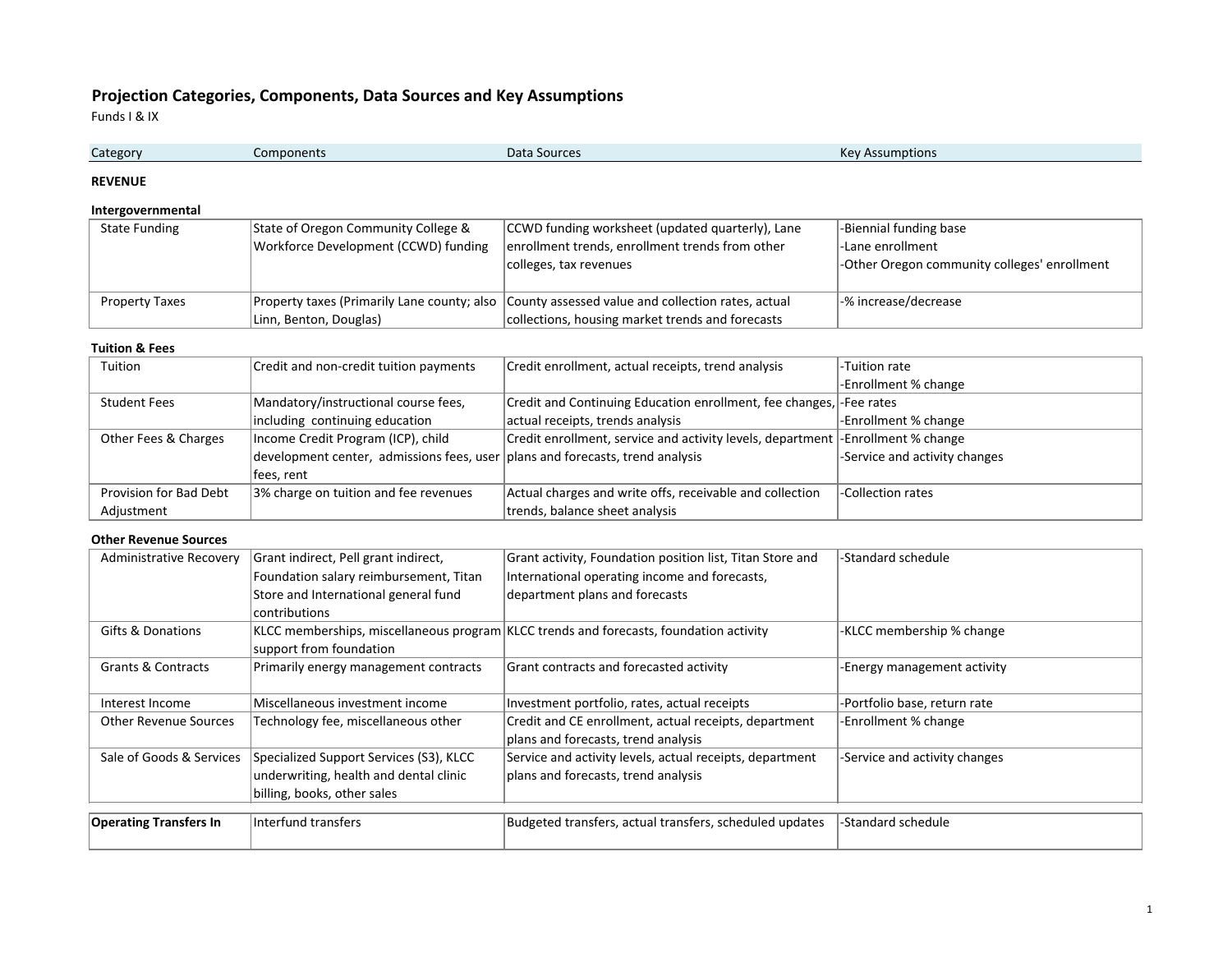# **Projection Categories, Components, Data Sources and Key Assumptions**

Funds I & IX

| Category            | Components | Data Sources | <b>Key Assumptions</b> |
|---------------------|------------|--------------|------------------------|
| <b>EXPENDITURES</b> |            |              |                        |

#### **Personnel**

|                                                         | Contracted | Contracted faculty, staff and manager                        | Position list, salary schedule and step adjustments or                                                     | -Staffing levels |
|---------------------------------------------------------|------------|--------------------------------------------------------------|------------------------------------------------------------------------------------------------------------|------------------|
|                                                         |            | salary and wages                                             | bargaining parameters, "swirl" factor                                                                      | -Bargaining      |
| Hourly (non-contracted) faculty, staff and<br>Part-Time |            |                                                              | Enrollment and activity levels, contracted staffing (backfill)-Enrollment % change                         |                  |
|                                                         |            | manager wages                                                | offsets), bargaining parameters                                                                            | -Bargaining      |
|                                                         |            | Other Personnel Expenses Employee benefits and payroll taxes | Actual collections and expenses, base salary levels, Public  -Staffing levels and total salaries and wages |                  |
|                                                         | (OPE)      |                                                              | Employee Retirement System (PERS) rates, trend analysis  -Health insurance premiums                        |                  |
|                                                         |            |                                                              |                                                                                                            | -PERS rates      |

#### **Other Expenditures**

| Materials & Services |                                             | Enrollment and activity levels, actual expenditures,                                    | -Enrollment and activity levels |
|----------------------|---------------------------------------------|-----------------------------------------------------------------------------------------|---------------------------------|
|                      | Instructional and administrative materials, | department plans and forecasts, trend analysis                                          |                                 |
|                      | supplies and services, utilities            |                                                                                         |                                 |
| Capital Outlay       | Goods and equipment in excess of \$10K      | Capital outlay allocation, department plans, trend                                      | -Allocation funding             |
|                      | and/or depreciable (e.g. library books)     | lanalysis                                                                               |                                 |
|                      |                                             |                                                                                         |                                 |
| Goods for Resale     | Lane Transit District (LTD) passes, ICP     | Sales revenue, actual expenditures, department plans and -Main campus credit enrollment |                                 |
|                      | supplies                                    | forecasts, trend analysis                                                               | -Sales forecasts                |

| <b>Operating</b><br>linterfund transfers<br>: Transfers Out |  | Budgeted transfers.<br>. actual transfers.<br>. scheduled updates | -Standard schedule |
|-------------------------------------------------------------|--|-------------------------------------------------------------------|--------------------|
|                                                             |  |                                                                   |                    |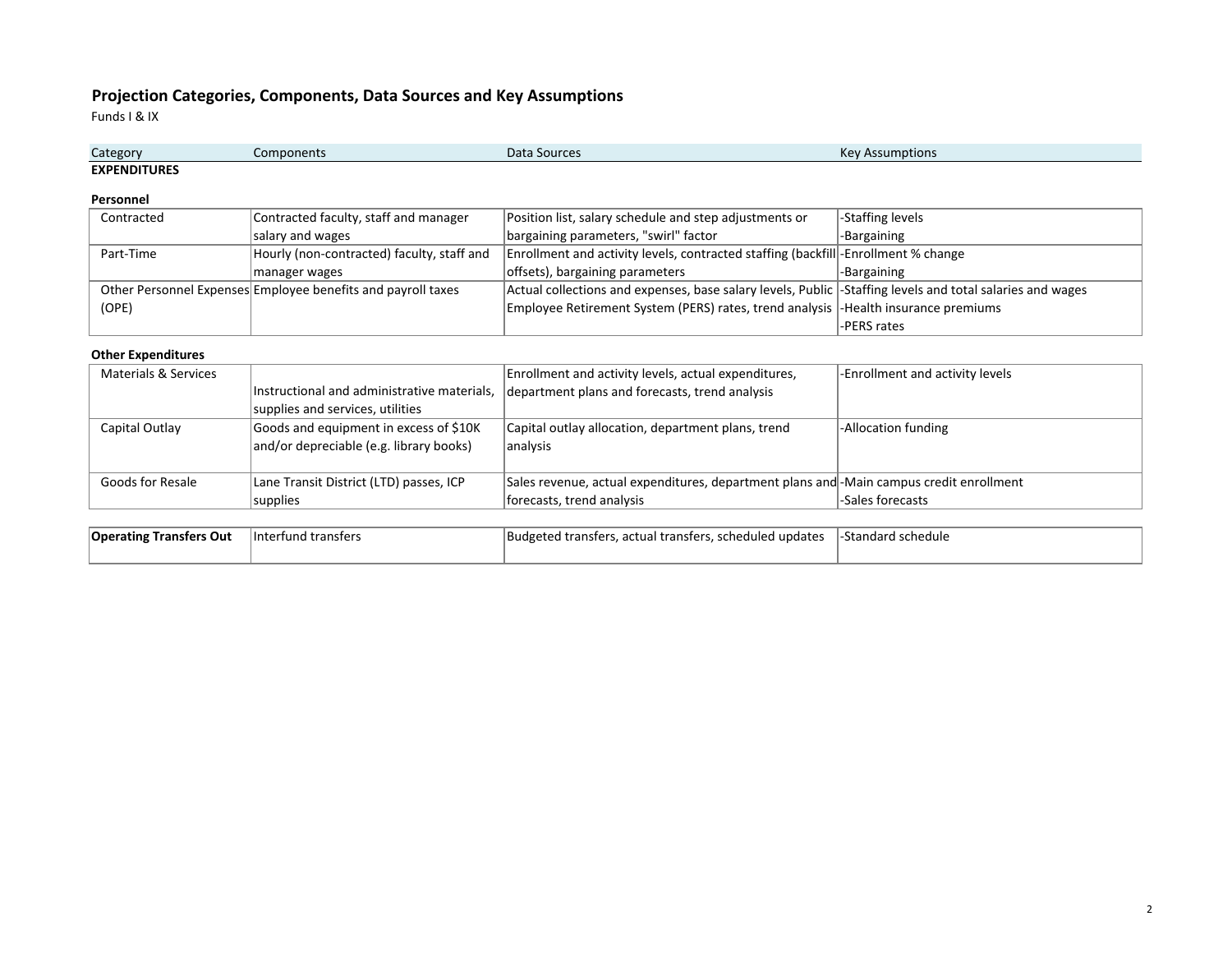## **Fiscal Year 2016‐2017 Preliminary Projection Assumptions**

January 13, 2016

| Category                                                                                                                                                   | <b>FY17 PRELIMINARY Projection Assumption</b>                                         | Factor                                  |
|------------------------------------------------------------------------------------------------------------------------------------------------------------|---------------------------------------------------------------------------------------|-----------------------------------------|
| <b>State Funding</b>                                                                                                                                       | 9.7% allocation to Lane                                                               | \$2.74M per percentage change           |
| <b>Property Taxes</b>                                                                                                                                      | 4% increase                                                                           | \$182K per percentage change            |
|                                                                                                                                                            | Current tuition rate                                                                  | \$245K per \$1 increase                 |
| Tuition Revenue                                                                                                                                            | 11% credit enrollment decline FY16; maintain (no decline) in FY17                     | \$230K per % change                     |
| Student Fees                                                                                                                                               | Note: Enrollment trends and scenarios will be discussed with the Board in<br>February | \$62K per % change                      |
| Administrative Recovery                                                                                                                                    | Standard schedule                                                                     | Varies                                  |
| Transfers In                                                                                                                                               | Standard schedule                                                                     | Varies                                  |
| <b>Contracted Personnel</b><br>Current position list and staffing plan, current salary schedule and steps,<br>application of 2% "swirl*" factor            |                                                                                       | <b>Bargaining parameters TBD</b>        |
| Part-Time Personnel<br>FY16 part-time base (not yet adjusted for enrollment by department),<br>contracted staffing plan, current salary schedule and steps |                                                                                       | \$128K per % change in base             |
| <b>Other Personnel Expenses</b><br>(OPE)                                                                                                                   | Current rates: 64% FT, 38% PT. New rates will be set in Feb./Mar.                     | \$487K per % change in rate             |
| <b>Materials and Services</b>                                                                                                                              | Maintain current levels                                                               | \$16K per % change in non-mandatory M&S |
| Capital Outlay                                                                                                                                             | Fund capital outlay allocation                                                        | Total allocation \$700K                 |
| <b>Transfers Out</b>                                                                                                                                       | Standard schedule                                                                     | Varies                                  |
| <b>Ending Fund Balance</b>                                                                                                                                 | No EFB used                                                                           | Up to $\sim$ \$2.3M                     |

\*Swirl is the average annual savings realized through contracted personnel attrition and hiring that occurs after the base projection position list is developed